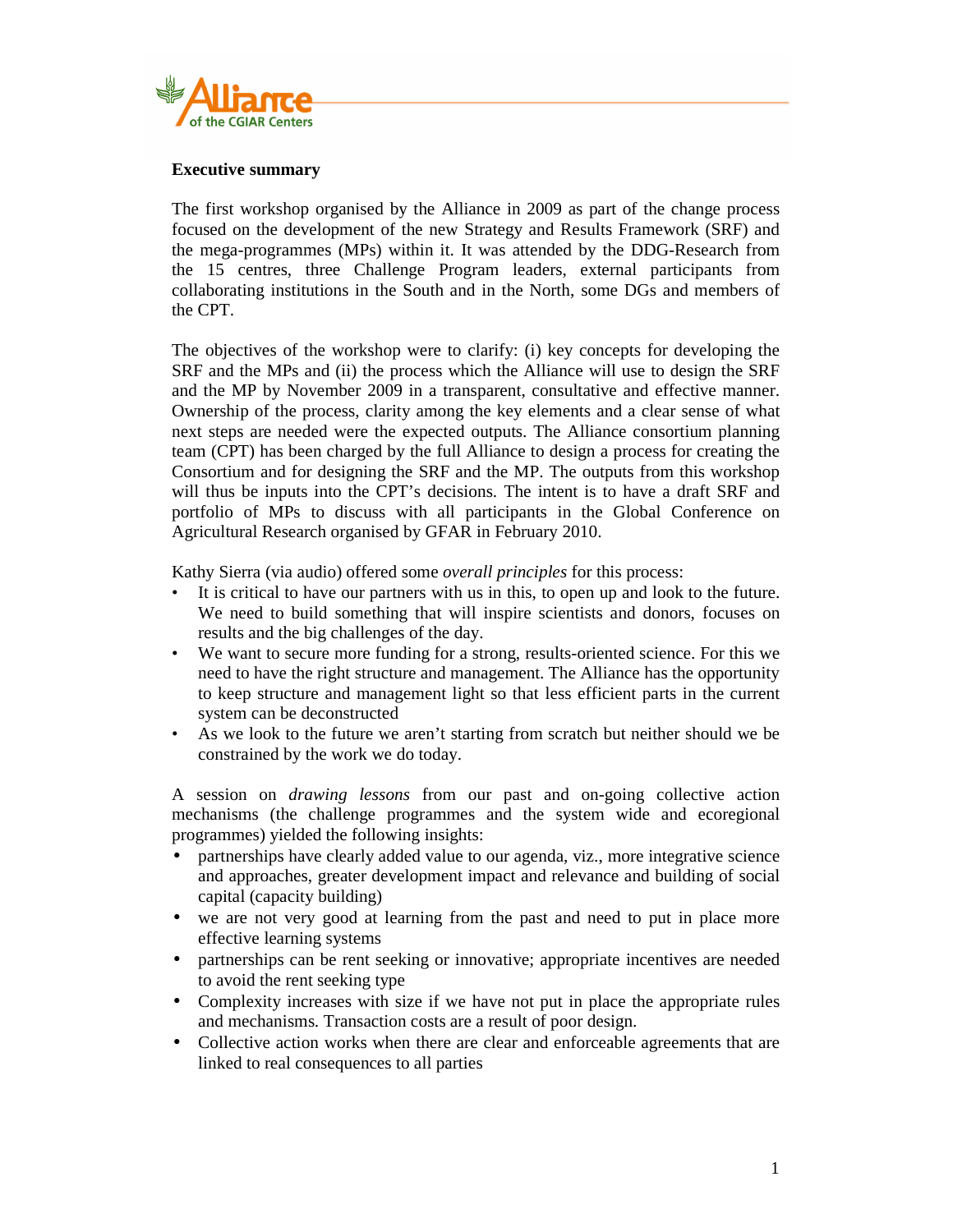

• There has been a degree of self interest in our past collective undertakings and this has caused many of the problems; we have to put more genuine effort on strengthening the collective mind set.

*Participants' aspirations* for the future Consortium showed that extremely high accomplishments are expected from the reform (e.g., winning Nobel Prizes); this emphasised the urgency and importance of the changes discussed in this workshop.

*Clarification of 'impact pathways'*: the concept of impact pathways and the appropriate level at which such pathways need to be designed were discussed by six working groups, each working on one of the strategic objective (food for people, environment for people, policy for people). The main conclusions reached were:

- pathways are not linear but complex and 'very messy'
- partners have to be involved in their construction
- research plays a relatively small role within a pathway, so that leveraging research with the other dimensions of the pathway is essential
- the three strategic objectives led to pathways that were very comparable; food, environment and policy are interrelated along a given pathway so the MPs will have to be linked to more than one strategic objective

*Clarification of the concept of a portfolio of MP and of MP:* the plenary and working group discussions succeeded in clarifying a set of principles and criteria for both the Consortium level portfolio of MPs and for each MP. At the level of the portfolio, the consensus was that

- The *portfolio* addresses key development challenges facing the poor where the CGIAR has a comparative advantage. It shows the quantifiable outcomes and ultimate impacts which the Consortium can deliver by being coaccountable for outcomes (with its partners) and having co-responsibility for impacts (with a larger range of partners)
- it constitutes almost the entire agenda of the Consortium; activities outside of the portfolio are the new discovery work (around 10% of activities at Consortium level) and activities that only concern one centre and take place outside of any MP (again around 10% at the Consortium level). Work on emergency issues will be part of the MPs and their delivery mechanisms.
- There are research 'functions' (e.g. labs, GIS, foresight studies) that would best be provided through shared facilities/platforms or outsourcing, to support al the MPs. These functions will be analysed as part of the consultancy on shared services and functions for which the Alliance is developing TORs.
- The MP portfolio constitutes a coherent agenda at the system level, integrating food, environment and policy issues in relation to the MDGs; each MP is designed as part of the portfolio, with explicit linkages with other MPs, not in isolation of the other MPs. Gender issues and capacity building as also fully integrated in the portfolio.
- The portfolio reflects a different way to do business (a behavioural change) with strategic partnerships, integration of activities and a clear focus on results
- The full portfolio contains less than 10 MPs.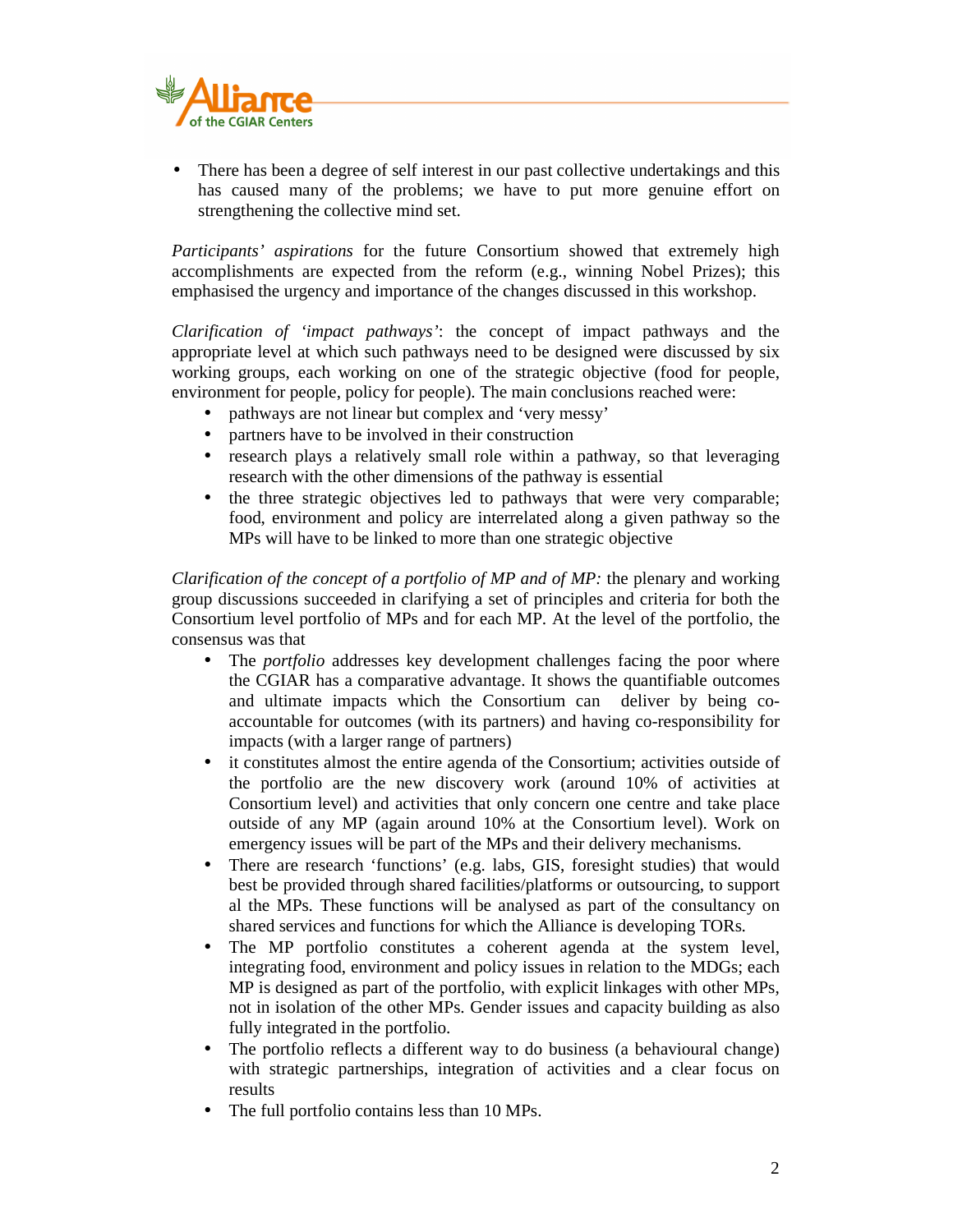

• A transition period from the current system to the time when all MPs are functional will take up to 3 years and has to be carefully managed

A consensus was also reached about the *principles a MP must fulfil*.

- Each MP addresses a big development/environmental challenge. It demonstrates how it contributes to quantified outcomes and impacts and provides measurable indicators of progress toward impact. Results and impacts are compelling. The roles and comparative advantages of the Consortium and its partners are clearly spelled out.
- It encompasses a range of strategic partnerships, identified on the basis of needs to deliver scientific results and impacts, given the respective comparative advantage of the Consortium and its partners
- Partners are fully engaged in the design of an MP, from the very beginning. There is alignment between the objectives of a MP and regional and national priorities. The design of an MP is driven by stakeholders' needs and the needs of science
- Activities within a MP are coherent and integrated. There are no redundancies as the work is planned, implemented and monitored in an integrated manner.
- An MP has a clear impact pathway; it is accountable, with all partners, for results and outcomes and responsible, with a range of other actors, for the delivery systems leading to impacts.
- Realism in what the CGIAR and its partners can accomplish vis-à-vis big development/environmental challenges must be instilled in the compelling quantifiable measures of success the MP develops.
- An MP has a planning time horizon of about 10 years, with milestones along the way. External peer evaluations determine whether the MP should amend/continue/close its activities
- An MP has a simple and effective management mechanism; it is not a new structure/entity; at the Consortium level, it does not result in a net increase in bureaucracy
- An MP is implemented by integrated teams of scientists and partners; its management structure needs to be analysed by the Boston Consulting Group, as part of the Consortium creation, as the Consortium is accountable for the governance and coordination of the MPs
- The roles and functions of the centres vis-à-vis the MPs have to be clarified.

A discussion on *priority setting* among big development/environmental challenges and among potential MPs within the portfolio clarified that different criteria are relevant at different levels. The choice of the development/environmental challenges on which the system must work should be done on the basis of the report from Working Group one in the change process and of the paper on development challenges which the Alliance provided as an input to Working Group 1. The choice of MPs within the Consortium portfolio could be done on the basis of measurable criteria such as:

- size of potential impacts, for instance: number of poor, impact on gender issues, impact on the environment
- time frame to impact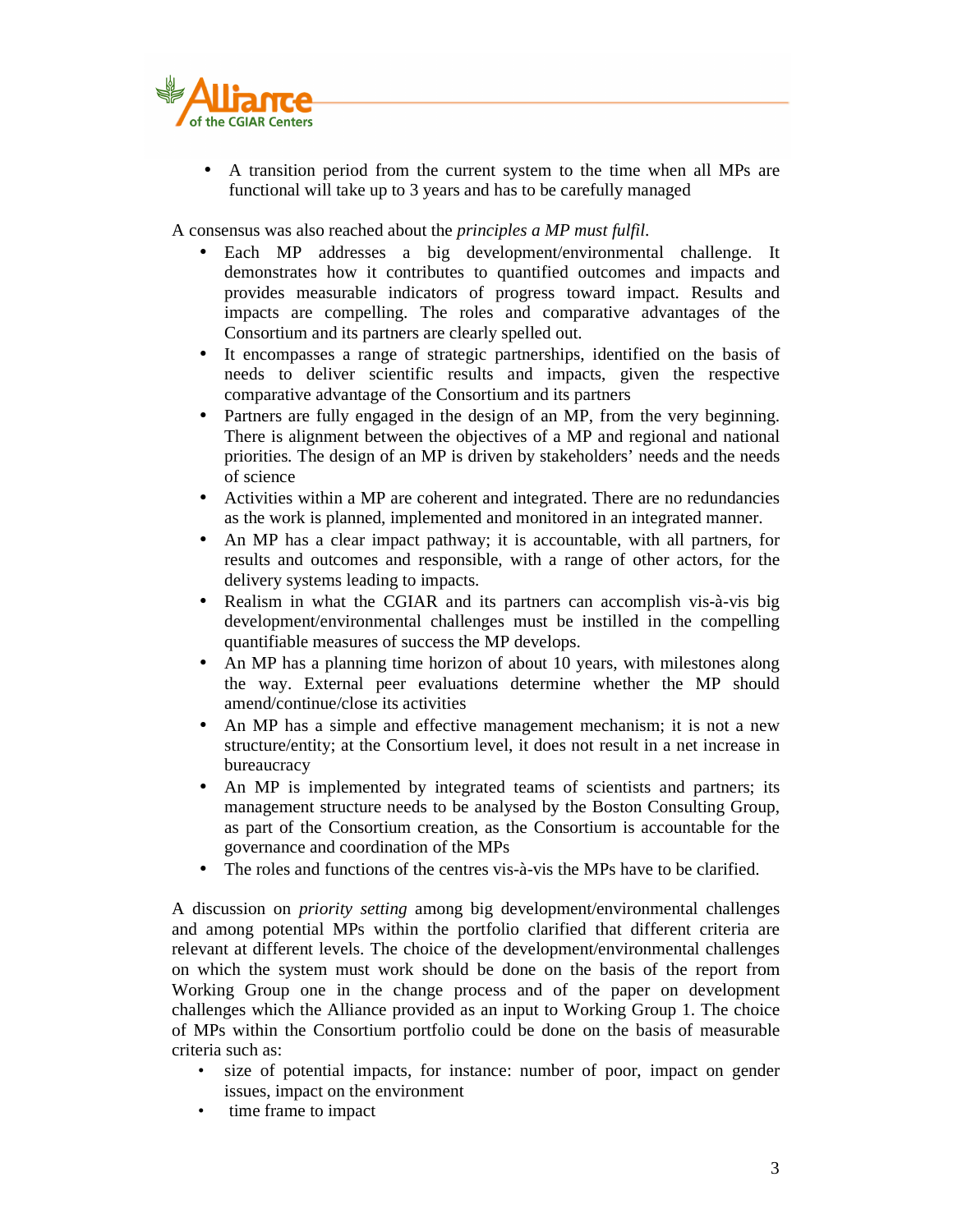

- Comparative/collaborative advantage and alternate suppliers
- Feasibility/state of science to contribute and the probability of success
- Priorities of development partners and donors
- Coherence with the SRF and the other MPs in the portfolio

There are trade offs among the different impacts of a MP (e.g., impact on productivity and on the environment or on the poor) and that there are trade offs among criteria (e.g., time frame to impact and state of science). The analysis leading to prioritisation will thus need to assess these trade offs. Because partners' perspectives and inputs are critical, the regional consultations GFAR is organising in 2009 will be key. There are many documents (from the CGIAR and regional partners), processes (e.g., regional consultations) and tools (e.g., modelling) that need to be harnessed to effectively design a portfolio of MPs in a transparent manner.

The brainstorming session on *potential portfolios of MPs* was a first attempt at developing concrete propositions for portfolios. The intent was to produce a few realistic but potential portfolios to use as a basis for further discussions and 'testing', both within the Alliance and with partners and donors. This 'testing' will also include an analysis of the potential portfolios in terms of the principles and criteria MPs and the portfolio of MPs must fulfil.

Working groups were asked to develop a portfolio of six MPs that would represent the Consortium portfolio within 5 years. Four working groups proposed portfolios in which the MPs addressed a big development/environmental challenge. There were a number of common themes across the four portfolios thus presented. Portfolio A is an example of the type of portfolios the four working groups produced.

## **Portfolio A**

- *1. Ensuring the availability of agricultural genetic assets for future generations*
- *2. Mitigating against and adapting agricultural systems to climate change*
- *3. Sustainable diversification and intensification of agricultural systems to improve productivity and profitability for poor farmers*
- *4. Improving diets and nutrition of the world's poor*
- *5. Improving rural livelihoods by ensuring the long term variability and resilience of agricultural systems*
- 6. *Improving water use throughout agricultural systems*

Variations across the four working groups included whether climate change, gender and genomic resources and tools should be cross-cutting, because of their very importance, or should constitute a separate MP. Each MP within such a portfolio would have different regional dimensions, reflecting socio-economic, physical and environmental differences across regions. Other cross-cutting issues included capacity development, equity, policy and markets.

Two working groups proposed portfolios in which MPs are linked to a sector rather than a challenge. Each proposed portfolio involved 8 instead of 6 MPs. Common to both proposals were a set of MPs dealing with a commodity chain (rice, wheat, maize,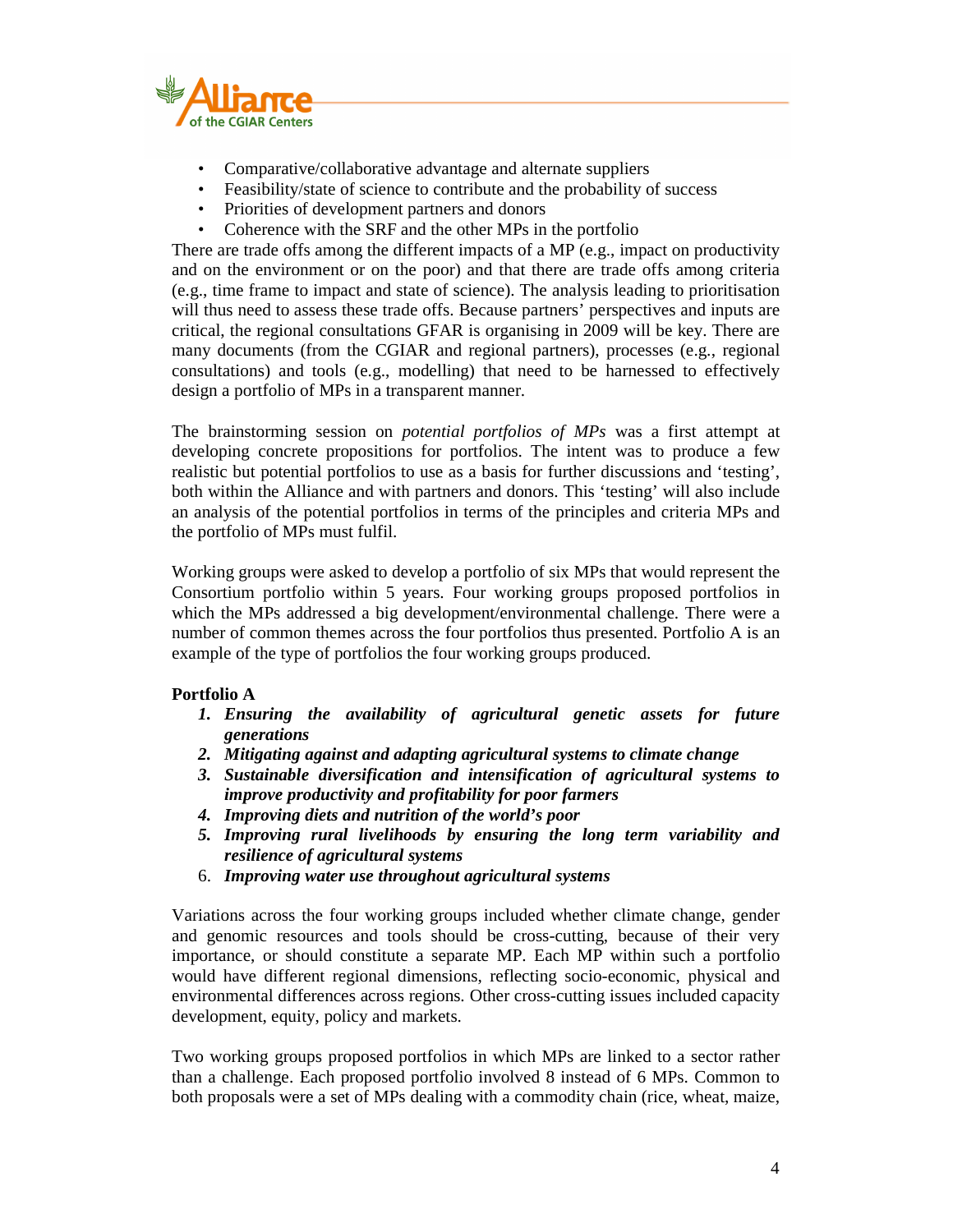

roots and tubers, livestock, dry land crops). One group proposed in addition four thematic MPs whereas the other proposed additional sectoral MPs, thus:

## **Portfolio B**

- *1. Rice-wheat based systems*
- *2. Maize-based systems*
- *3. Roots and tubers based system*
- *4. Dryland crops (cereals and legumes)/rangeland*
- *5. Forest and trees*
- *6. Livestock*
- *7. Fisheries and aquaculture*
- *8. Better use of water*

## **Portfolio C**

- *1. Increasing and sustaining global rice productivity to benefit the poor*
- *2. Increasing and sustaining global wheat productivity to benefit the poor*
- *3. Increasing and sustaining global maize productivity to benefit the poor*
- 4. *Increasing and sustaining global roots and tubers productivity to benefit the poor*
- *5. Better nutrition and income generation through enhanced animal production*
- *6. Sustaining water resources and eco-system services in natural and agricultural systems*
- *7. Resilient dry land systems*
- *8. Policies, institutions and people for agricultural development for SSA*

Portfolios B and C were presented as reflecting vertical integration, a simpler mode of organising research by comparison with today and a similar organisation as NARS and the private sector.

In the last session of the workshop the *next steps* leading to the design of a process for developing the SRF and the MPs were discussed.

• Focus and scope of MPs: Portfolio A, with thematic MPs directly linked to challenges, describes what the Consortium does and portfolios B and C, with sectoral MPs, describe how the work is done. Portfolio A will bring about greater vertical integration across the centres; it meets development aspirations, and demonstrates a meaningful reform of the research agenda in the System. Portfolios B and C have a simpler organisation (a Centre leads each MP according to its comparative advantage); they may not generate more integration across centres activities but they would be relatively easy to manage especially during the transition period. Given the accepted principle that MPs have to be integrative and that their objectives must link with development challenges, it was agreed that units of work might be done in a sectoral way within a larger results framework that would help pull together the activities.